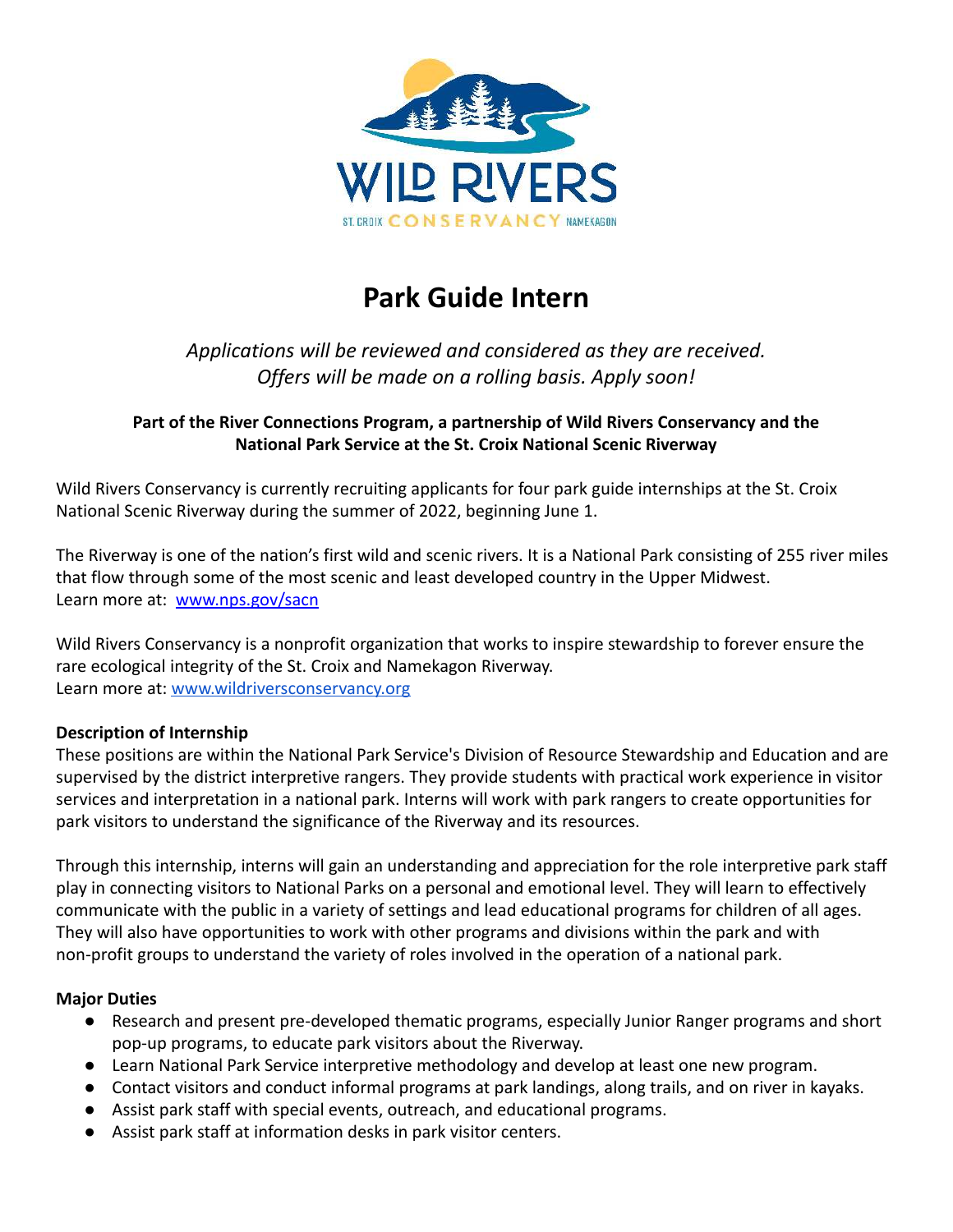- Perform operational tasks such as assisting with opening and closing procedures, starting park films, tracking visitor center statistics, selling bookstore items, and answering visitor questions.
- Complete behind-the-scenes tasks such as cleaning and organizing.
- Issue camping permits and take shelter reservations.
- Visit landings and trailheads to stock information and post notices.
- Assist other park divisions to maintain the native gardens at the visitor centers.
- Conduct all on-the-job activities safely and contribute to a safe work environment.
- Contribute positively to the team environment.

#### **Benefits**

- Food and expense allowance.
- Housing provided for the duration of internship for those coming from outside of area
- Training in formal and informal interpretation, kayak skills, and CPR/First Aid.
- Up to \$1200 for college credits/tuition is provided to the school in which the student is enrolled.
- With 250 hours worked, you will receive a National Parks and Federal Recreational Lands Pass that provides access to more than 2,000 recreation areas managed by five Federal agencies (valid for 12 months after issue).

#### **Skills Required**

- Must be a US citizen or permanent resident of the United States.
- College student or recent graduate with coursework in communication; education; resource interpretation; outdoor recreation; or park/recreation management; natural, physical or cultural sciences or management.
- General knowledge of the National Park Service or St. Croix National Scenic Riverway is helpful.
- Ability to work well both independently and as part of a team, be detail-oriented and organized, and to follow oral and written directions.
- Has experience working with and presenting information to children.
- Good oral and written communication skills.
- Basic computer familiarity.
- Valid state driver's license is required.
- Ability to lift and carry up to 25 pounds independently, and up to 50 pounds with assistance.
- Ability to provide information and safety messages to visitors.

#### **Work Site and Conditions**

- Intern will be based at either the St. Croix River Visitor Center in St. Croix Falls, Wisconsin, or the Namekagon River Visitor Center in Trego, Wisconsin.
- Work in the field is required and will involve some physical activity, including walking, standing for long periods of time, and paddling a kayak or canoe at a variety of park locations.
- Internship will run from June 1 through mid-August 2020.
- An internship of 12-14 weeks is preferred. Flexibility in length of the internship is negotiable.
- Weekend work and some evening work are required.
- A fingerprint and background check is required.
- Full COVID vaccination is required for position eligibility.

#### **How to Apply**

Send all of the following information:

- *1.* Cover letter. *State the internship you are applying for, why you are interested in the internship and in working at the St. Croix National Scenic Riverway.*
- 2. Detailed resume, including work experience.
- 3. Three references.